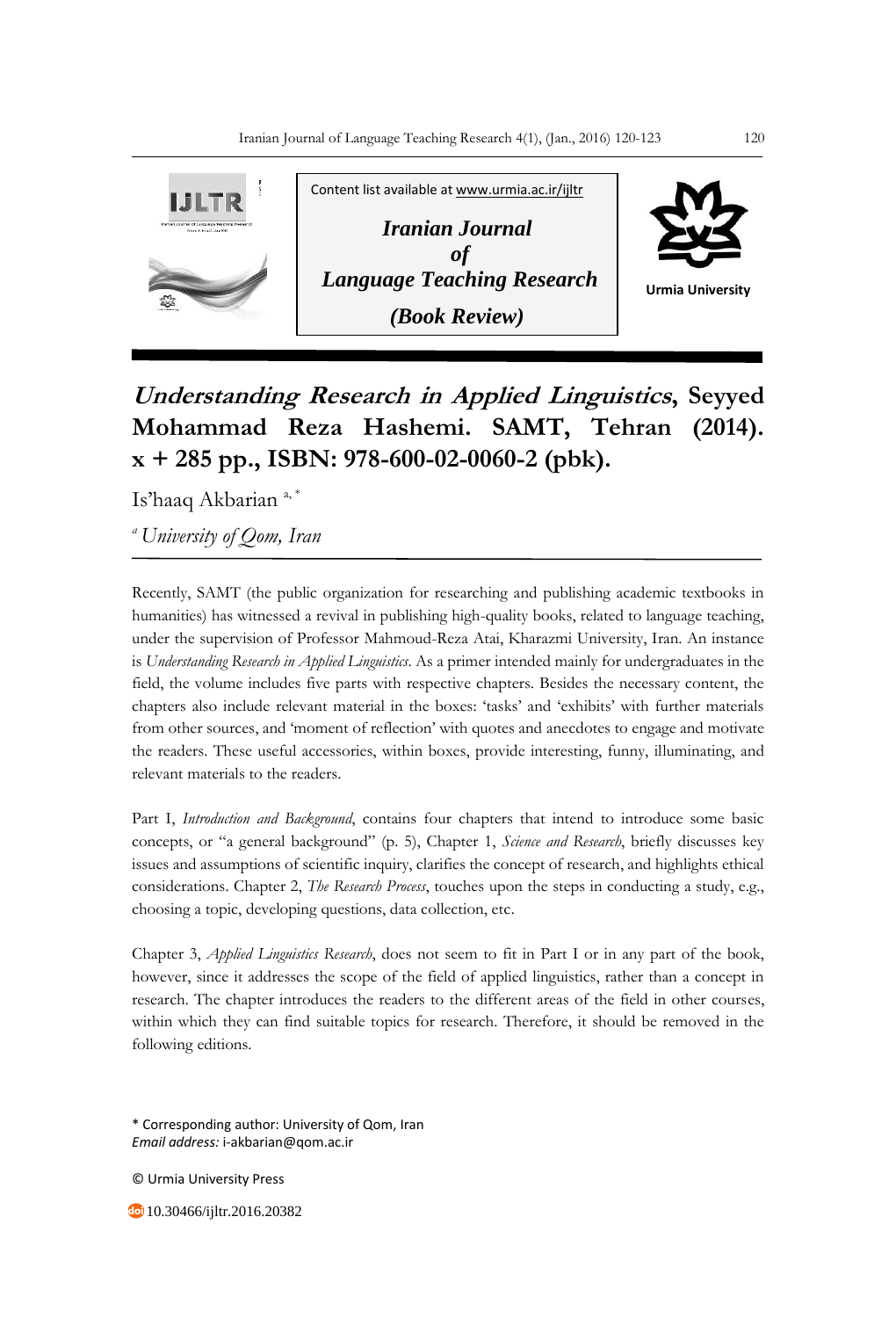Hashemi provides an overview of the concept of paradigm and its major types (namely, positivism and interpretivism) in Chapter 4, *Research Paradigms and Approaches*. Subsequently, he introduces major approaches to research, comparing quantitative, qualitative, and mixed methods research.

Part II with five chapters introduces major elements of *Quantitative Research*. Chapter 5, *Quantitative Research Variables*, explores the concept of 'variable', illustrates the functions of variables, and finally discusses measurement scales as the basis for operationalization. Chapter 6, *Quantitative Research Questions and Hypotheses*, presents the structure and types of research questions, including but not restricted to descriptive, causal, and predictive types. It then explains alternative and null hypotheses, and how Type 1 and Type 2 errors might occur.

Chapter 7, *Sampling in Quantitative Research*, introduces the concept of sampling and the factors affecting data quality, e.g., sample representativeness and size, and threats to sampling. It then enumerates different procedures of probability sampling, used in quantitative studies: simple random, systematic, stratified random, (multi-stage) cluster, and bended sampling. Hashemi reiterates that "methodical, contextual, financial, and administrative issues" (p. 98) determine our choice of sampling procedure.

Novice researchers are first recommended to use previously standardized instruments in data collection since their validity and reliability are already established. Then, Chapter 8, *Data Collection in Quantitative Research*, deals with the features, (sub-)types, and administration procedures of instruments in applied linguistics contexts, such as questionnaires (closed and open format questions) and tests.

Chapter 9, *Data Analysis in Quantitative Research*, is a concise introduction to summarizing, displaying, describing, and making inferences from the data. It presents frequency issues, graphs, and descriptive statistics, i.e., measures of central tendency and dispersion. It then links the discussion to normal distribution, statistical significance, effect size, and confidence interval. Next, the chapter introduces parametric and non-parametric tests of inferential statistics with which the researchers can generalize their findings from the sample under study to the target population effectively. The chapter also focuses on statistical analyses for comparing difference and relationship, especially illustrating *t*-test, as an example.

Part III includes four chapters on various features of *Qualitative Research*. Chapter 10, *Major Approaches in Qualitative Research*, briefly discusses ethnography, ethnomethodology, phenomenology, phenomenography, grounded theory, and narrative inquiry for the readers to better understand their application and contribution in the context of applied linguistics research. It then refers to the fluid and dynamic nature of qualitative research questions, i.e., why and how human beings interact.

Chapter 11, *Sampling in Qualitative Research*, regards the research purpose as the major criterion for determining the sample and introduces commonly-used sampling strategies, with examples, ranging from extreme case, heterogeneity, homogeneity, quota, snowball, to convenience sampling.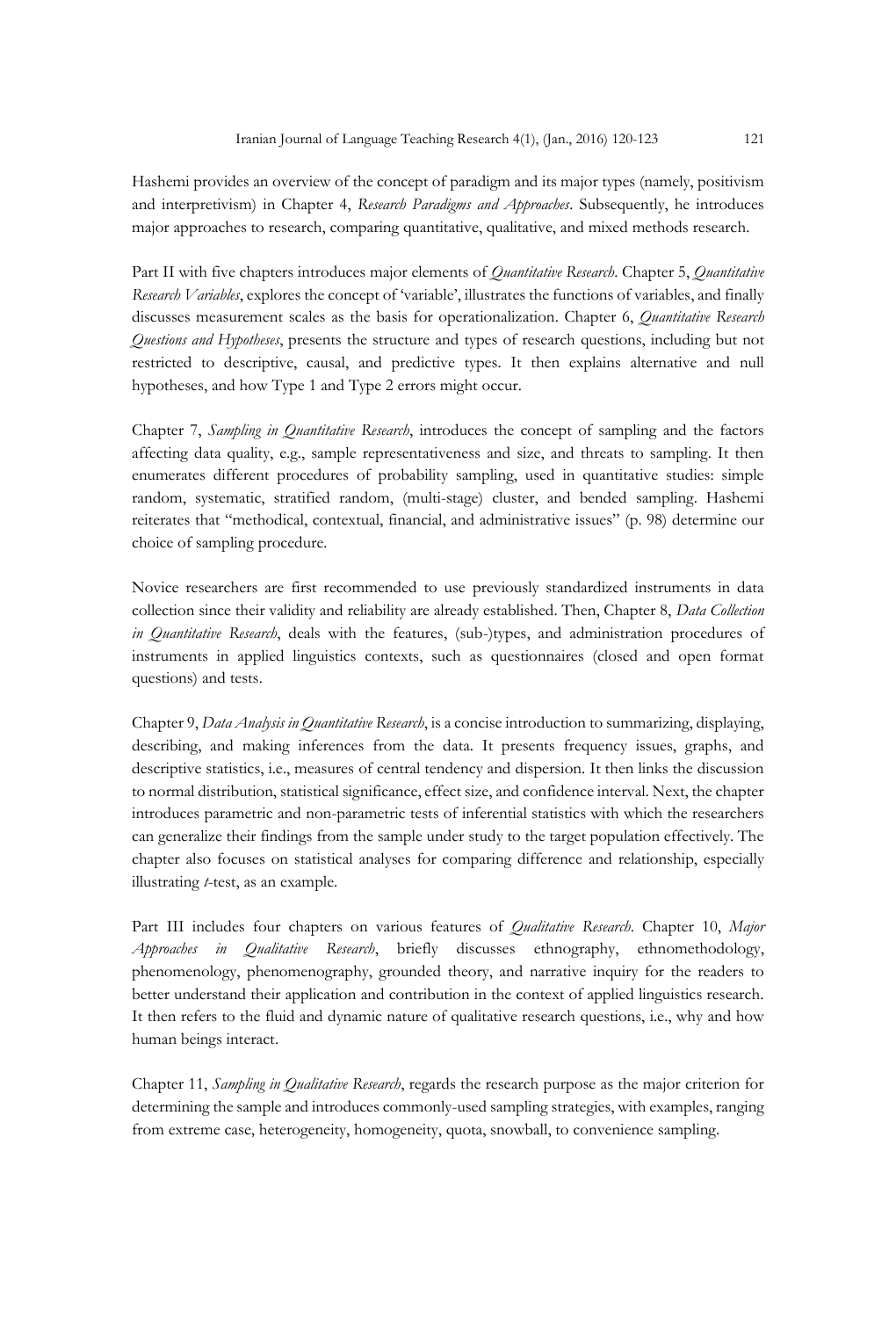Both *Qualitative Data Collection* and *Qualitative Data Analysis* are nonlinear in that "data collection may not necessarily precede data analysis" (p. 171). Yet, to clarify the issues, they are respectively treated in Chapter 12 and 13. Thus, Chapter 12 shows how the engaged researchers can utilize interviews and observation flexibly and strategically to collect fluid, subjective, rich, complex, and multi-model data. In contrast, Chapter 13 first mentions that good analysis models should attend to the flexibility of qualitative data and the interpretive aspect of the analysis, and then discusses the features and procedures of typological analysis, grounded theory, constant comparative method, qualitative microanalysis, and indexing.

Part IV includes three chapters on *Research Methods* that can be used in applied linguistics. Chapter 14, *Descriptive Research*, presents various strategies and methods of describing a phenomenon or a process, such as different types of survey research used for different purposes, correlational and causal-comparative research, different kinds of developmental research (longitudinal, crosssectional, etc.), case studies, and meta-analysis. Chapter 15, *Experimental Research*, firstly introduces key terms and concepts (i.e. randomization, treatment, placebo, etc.) and then the commonly-used experimental designs: pre-, quasi-, and true experimental designs. The chapter also mentions the major features and shortcomings of the respective sub-categories of each design. Chapter 16, *Historical Research*, examines the features of systematicity and objectivity, and of locating, evaluating, synthesizing, and interpreting historical data or evidence. These three chapters are also a common component of other volumes available on the Iranian book market (e.g., Farhady, 1995,; or other more recent volumes, e,g., Birjandi & Mosallanejad, 2010). In comparison, the chapters have been noticeably updated and more clearly written in the volume under review.

Finally, there are two chapters in Part V, *The Closing Chapters*. Chapter 17, *Validity in Research*, looks at research validity as a multidimensional issue and makes a distinction between validity, reliability, and generalizability in quantitative research and credibility, dependability, and transferability in qualitative research. It also introduces the factors threatening internal and external validity of quantitative research. Chapter 18, *Writing up a Research Paper*, is concerned with the conventions and guidelines of academic writing. It seeks to familiarize novice researchers and students with academic styles, particularly with APA manual of style. For this purpose, it concisely presents some general guidelines of formatting and referencing. Moreover, the chapter introduces the skeleton of an article and draws the attention of the readers to the essentials of different sections of a research article through real examples in APA style.

Appendices are useful additions to the book in that they provide a select list of the most scholarly and highly-indexed international journals as well as a list of the accredited Iranian journals related to the field of applied linguistics. The appendices will introduce the young Iranian students and novice researchers to the titles of scholarly outlets, *but* not to predatory or fake ones. It is worth praising that the author has not included even one predatory journal in the list. Thus, the students' first introduction to the list of the journals in the field would be to the list of scholarly outlets.

There are a few minor points and recommendations that could be taken into account in future revisions. The first concerns the exemplar studies referred to in exhibits or tasks. Iranian scholars and professors at different universities across the country are working on many domains of language education and publishing high-quality papers in international scholarly journals.